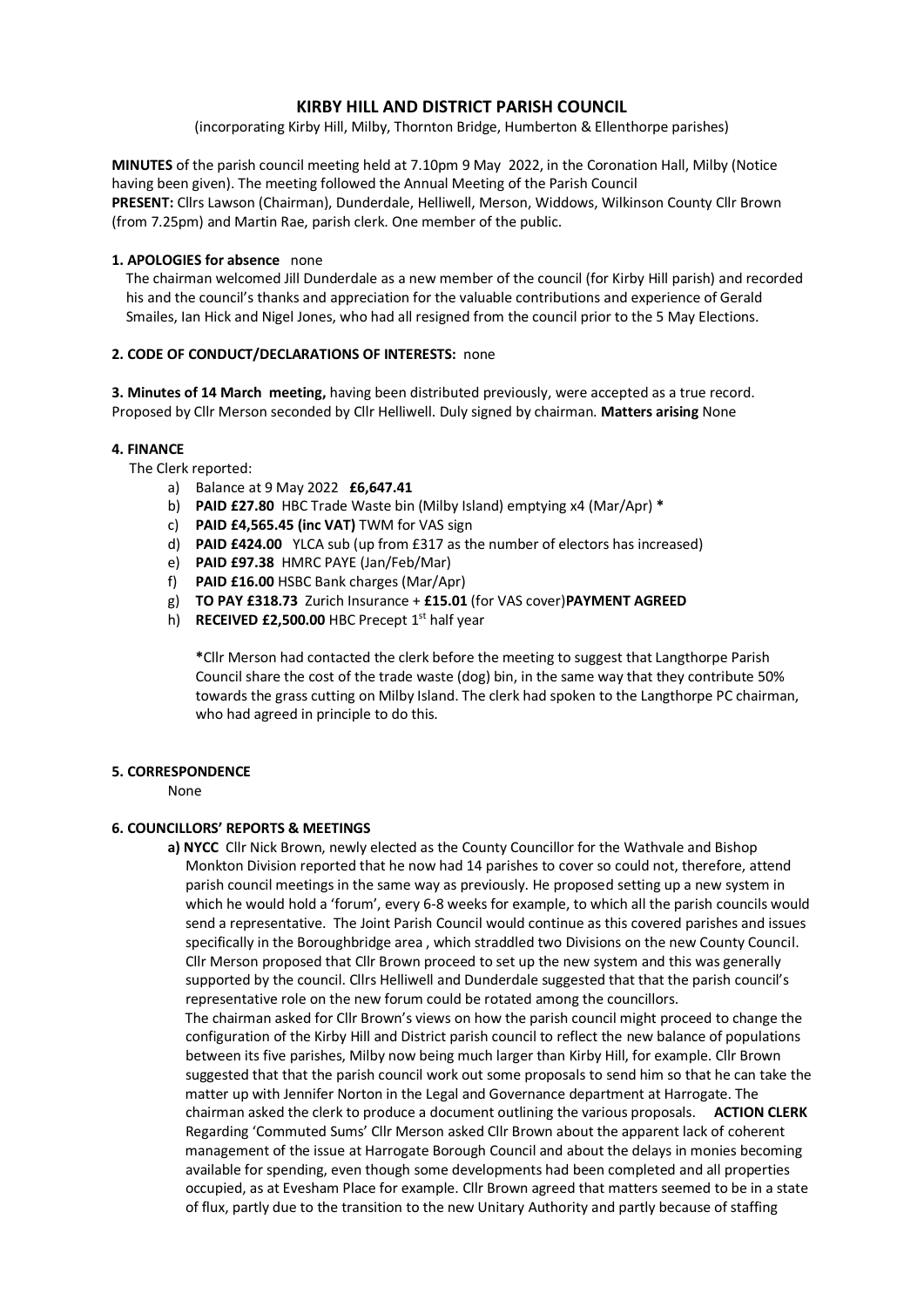issues. He also worried that, across the District, problems might arise from some Developers becoming financially unable to meet their Commuted Sums commitments.

- **b) JPC** Minutes of the last meeting, produced by Boroughbridge Town Council, had already been distributed by Cllr Merson, who also reported on the new initiative to get the Aldborough Gate Sports facility off the ground and said that there was now a lot of local enthusiasm. Cllr Merson was now on the Aldborough Gate group's steering committee, which would feed into the JPC.
- **c) Safer Neighbourhoods Group –** No meeting since the last report.
- **d) Commuted Sums** (See also Cllr Brown's report above) The clerk had, prior to the meeting, sent councillors a document outlining the current position regarding Commuted Sums payments for the Evesham Place, Hockley Croft and Milby Grange developments. He reported that the Evesham Place development was completed and the monies already paid by the developer to Harrogate Borough Council. He had written to HBC to ask why these monies had not yet appeared on the parish council's 'balance sheet' as available for spending but had not yet had a reply. Harrogate Borough Council had not so far received any monies from the other two large developments. Cllrs queried the reasoning behind monies from developments in the parish being allocated to facilities in other parishes and asked who makes these decisions. Cllr Brown replied that it was Harrogate Borough Council who made the decisions at present, based on certain formulae. Cllrs also queried the allocation of £11k to green space at the Vicarage, which the clerk clarified as being the old Vicarage in Kirby Hill and not the new one on the Croft. The clerk had asked the Commuted Sums section at Harrogate to explain this but had not yet received a response.

#### **7. ONGOING AND OTHER MATTERS – UPDATES**

- **a) NYCC Highways issues -** The clerk reported. The parish council had agreed to pay NYCC £350 to instal a shield around the flashing part of the VAS to reduce the disturbance to neighbouring properties. NYCC had agreed to waive their site visit charge of £300 in this instance. NYCllr Windass had reported to the clerk that NYCC Highways had agreed to the parish council's request to move the 30mph speed signs from the entrance to Milby Grange farther north along the Dishforth road beyond the Milby junction. It would therefore also be necessary to have 30mph signs in Moor Lane on the approach to the junction with the Dishforth road.
- **b) Defibrillator** The future ownership of the Blue Bell Inn was still uncertain so no decision on siting a defibrillator on the building's gable facing the carpark could yet be made.
- **c) Co-option to vacancies arising out of uncontested election** The clerk explained that the parish council had 35 days from the date of the election to demonstrate that it was in the process of co opting new councillors to fill the two vacancies, otherwise HBC would need to call another election. The fact that the council was actively advertising the vacancies on its website and elsewhere would, in the clerk's opinion, satisfy this requirement.
- **d) Financial Audit** The clerk reported that the 'peer review' internal audit had taken place and that Roeciffe parish council's RFO/Clerk had audited Kirby Hill and District parish council's accounts. With Cllrs' agreement the chairman signed the Certificate of Exemption, required by the external auditors (PKF Littlejohns) for all councils having revenue and expenditure less than £25k. The chairman also signed the Annual Governance Statement after completion by the council and he signed the Accounting Statements, confirming that they were correct. The clerk to send appropriate documents to the external auditors and publish all the AUDIT documents on the website. **ACTION CLERK**
- **e) Electoral Register** The clerk gave details of the current register which showed that the number of *electors* in the grouped parish had grown considerably in the past year – to 889 in January 2022. The breakdown as follows:

| Milby                  | 430 electors |
|------------------------|--------------|
| Kirby Hill             | 380          |
| Humberton              | 33           |
| Ellenthorpe            | 24           |
| <b>Thornton Bridge</b> | 22           |
|                        |              |